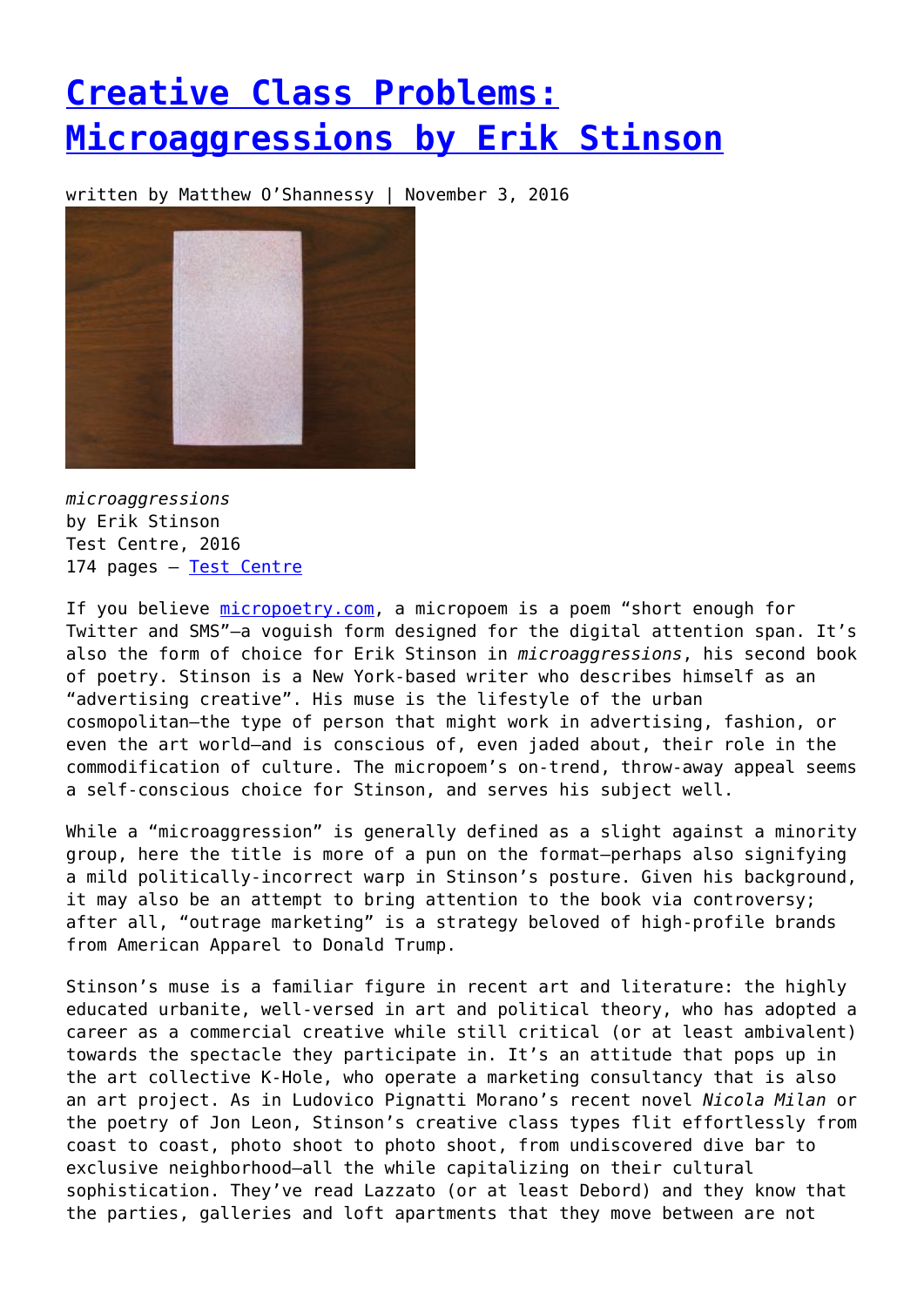just the backdrop of a glamorous lifestyle—they're the production line in a decentralized factory; they're work.

Stinson's narrators exist in a perpetual dawn of new trends. They transform products into ideas and create cutting edge digital projects for haggard, aging rock stars. They take a nihilistic pleasure in "selling out," scoffing at the moral superiority of people and subcultures who think they've escaped commercialism.

Micropoetry apparently has no rules, but Stinson's language is spare and unadorned. It's informed by the craft of the marketer who has learned to strip away excess information, and focus on "power words" to convey emotion and increase conversions. In content, his simple, haiku-like poems call to mind Jon Leon. But where Leon presents a vivid, decadent vision of the American creative class—strung out, driving, fucking, ecstatic at the destruction of their own self in a perpetually-crashing economy—Stinson's poems are awash with a quiet ennui. Where Leon's narrators often speak from the inside of the *Wolf of Wall Street*-style decadence of the mid-2000s, Stinson is searching for solace in the strange moments of beauty that present themselves in his artificial world. From a frayed jean cuff to a boring drug deal to skateboarding man-children, everything is a potential editorial concept, tag line, or new aesthetic. Everything is beautiful. Even unemployment is grist for the creative mill: one poem describes the aftermath of a "hard downturn" where the narrator's attention falls on the "e-cigarette glow" at the back of "the latest groovy breadline". Sex and drugs are only as worthy of our attention as a pure white pair of sneakers, the copy on the back of a cereal box, or an archival quality .jpeg of a lizard. In this commercial world of surfaces, the only thing worthy of any special significance is the brand. Hence why brand names are the only thing in the book that are capitalized. Emotion is a commodity, and passion (or the performance of passion) is reserved for the client meeting:

i say *remember the back of the cereal box* as I explain our optics to the lead client

i say *consider the lava lamp's digitality* i remind her that back-end development isn't my concern

i say *you didn't bring me here to think about costs*

i freeze and reinvent eye contact